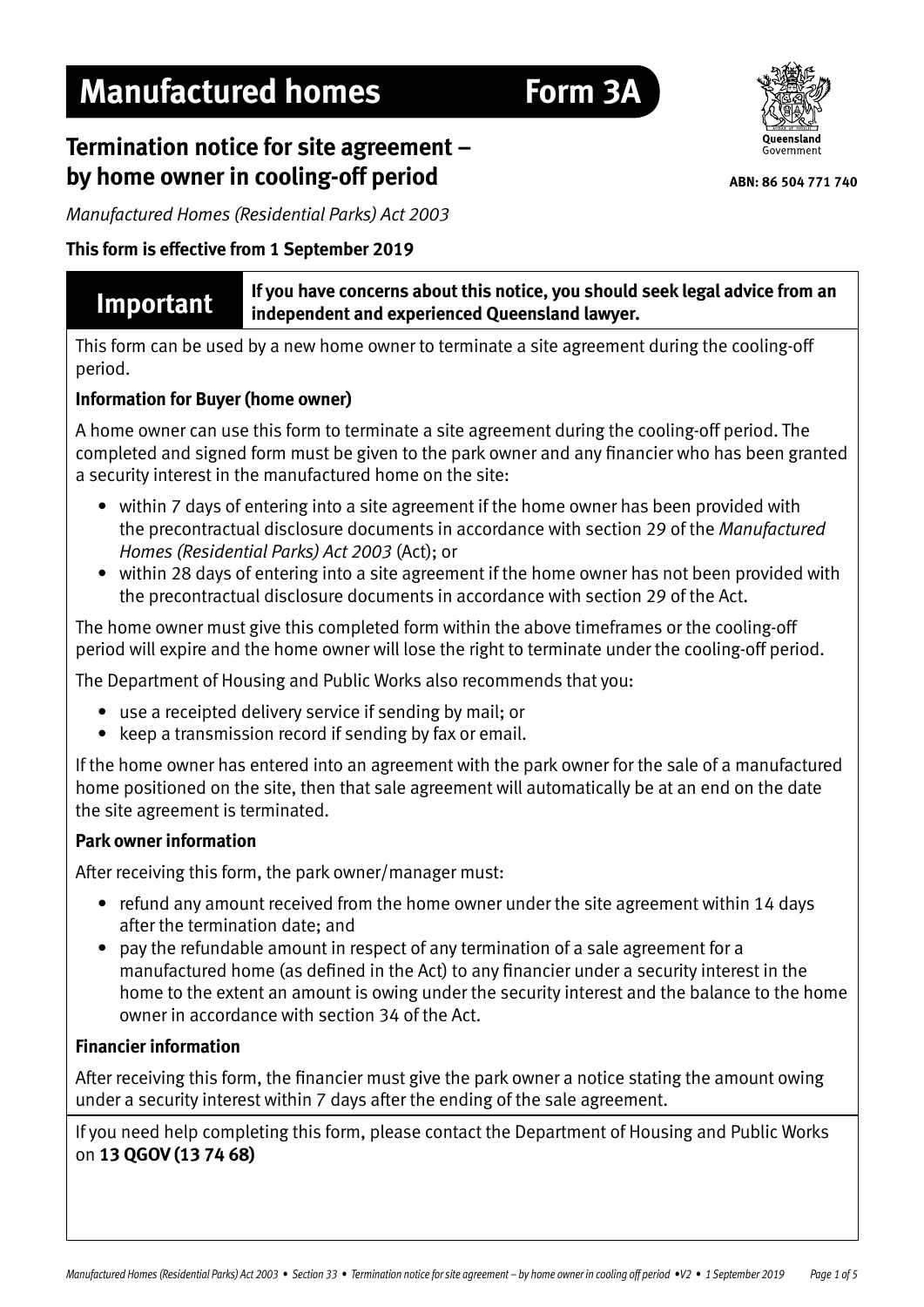| <b>Part 1 - Details</b>              |                                                                                                                                                                                                             |
|--------------------------------------|-------------------------------------------------------------------------------------------------------------------------------------------------------------------------------------------------------------|
| <b>Section 1</b>                     | Person 1                                                                                                                                                                                                    |
| <b>Home owner</b>                    |                                                                                                                                                                                                             |
| Name of home                         |                                                                                                                                                                                                             |
| owner who is<br>seeking to terminate |                                                                                                                                                                                                             |
| site agreement                       |                                                                                                                                                                                                             |
|                                      |                                                                                                                                                                                                             |
|                                      | Person <sub>2</sub>                                                                                                                                                                                         |
|                                      |                                                                                                                                                                                                             |
|                                      |                                                                                                                                                                                                             |
|                                      |                                                                                                                                                                                                             |
|                                      |                                                                                                                                                                                                             |
| <b>Section 2</b>                     | Park name and address                                                                                                                                                                                       |
| <b>Residential park</b>              |                                                                                                                                                                                                             |
| and site                             |                                                                                                                                                                                                             |
|                                      | Site location (e.g. site number or other description)                                                                                                                                                       |
|                                      |                                                                                                                                                                                                             |
|                                      |                                                                                                                                                                                                             |
| <b>Section 3</b>                     |                                                                                                                                                                                                             |
| <b>Key information</b>               | DD / MM / YYYY                                                                                                                                                                                              |
|                                      | The following circumstances apply:                                                                                                                                                                          |
|                                      | $\cup$ the park owner <b>did</b> provide the precontractual disclosure documents<br>in accordance with the Act and the home owner is terminating the site<br>agreement within the 7-day cooling-off period. |
|                                      | the park owner <b>did not</b> provide the precontractual disclosure documents<br>in accordance with the Act and the home owner is terminating the site<br>agreement within the 28-day cooling-off period.   |
|                                      | DD / MM / YYYY                                                                                                                                                                                              |
|                                      | The <b>termination date</b> must be within 28 days after the date this notice is<br>issued to the park owner and financier (if any).                                                                        |
| <b>Section 4</b>                     | Please indicate below if there is a sale agreement between the home owner                                                                                                                                   |
| Sale agreement for                   | and the park owner in respect of the manufactured home on the site                                                                                                                                          |
| manufactured home                    | Yes, there is a sale agreement between the park owner and the home<br>owner                                                                                                                                 |
|                                      | No, there is no sale agreement between the park owner and the home<br>owner                                                                                                                                 |
|                                      |                                                                                                                                                                                                             |
|                                      | DD / MM / YYYY                                                                                                                                                                                              |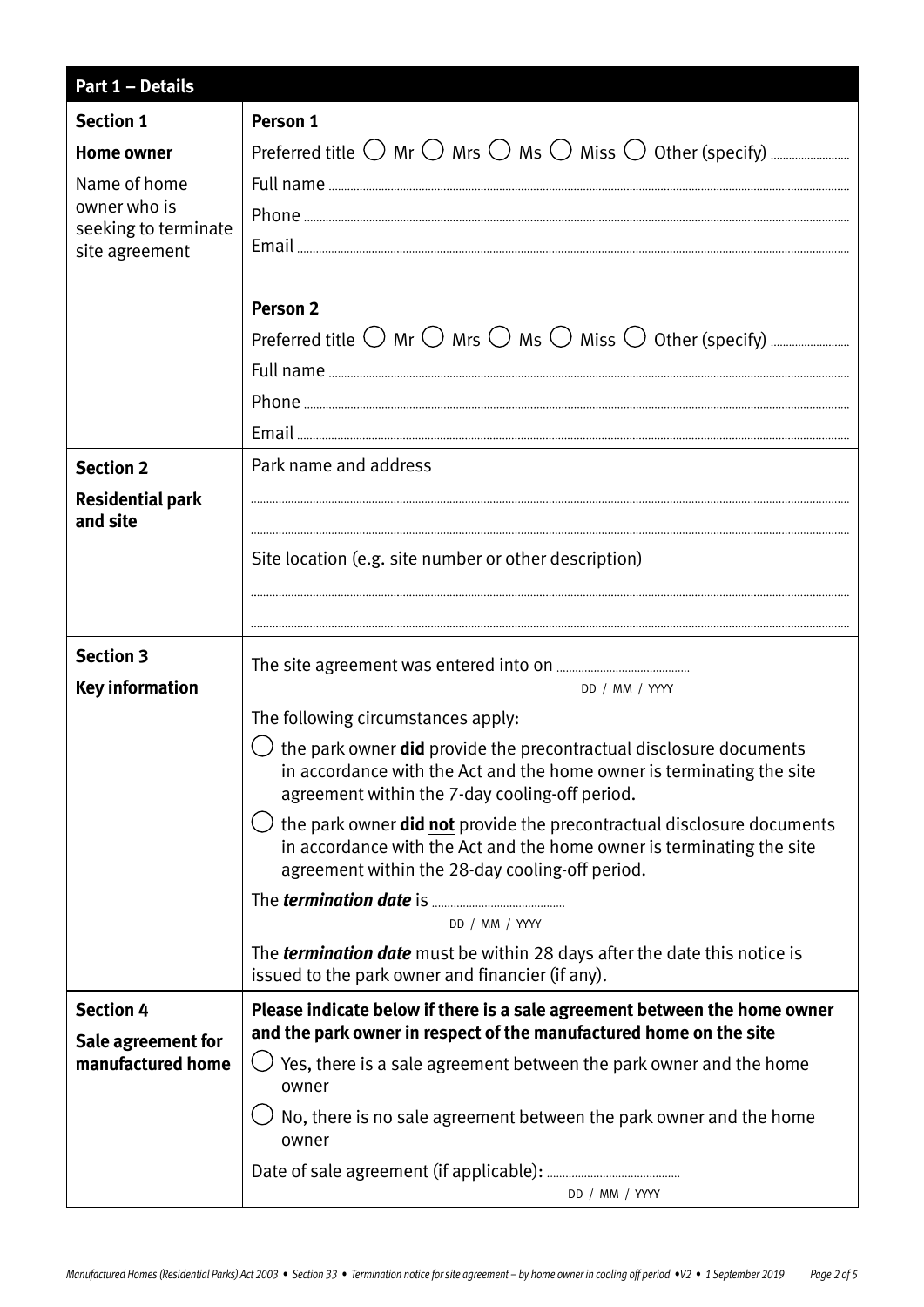| <b>Section 5</b><br><b>Financier details</b><br>(if applicable) | Address                                                     |
|-----------------------------------------------------------------|-------------------------------------------------------------|
| <b>Section 6</b><br><b>Home owner</b><br>signatures             | Person 1<br>DD / MM / YY<br><b>Person 2</b><br>DD / MM / YY |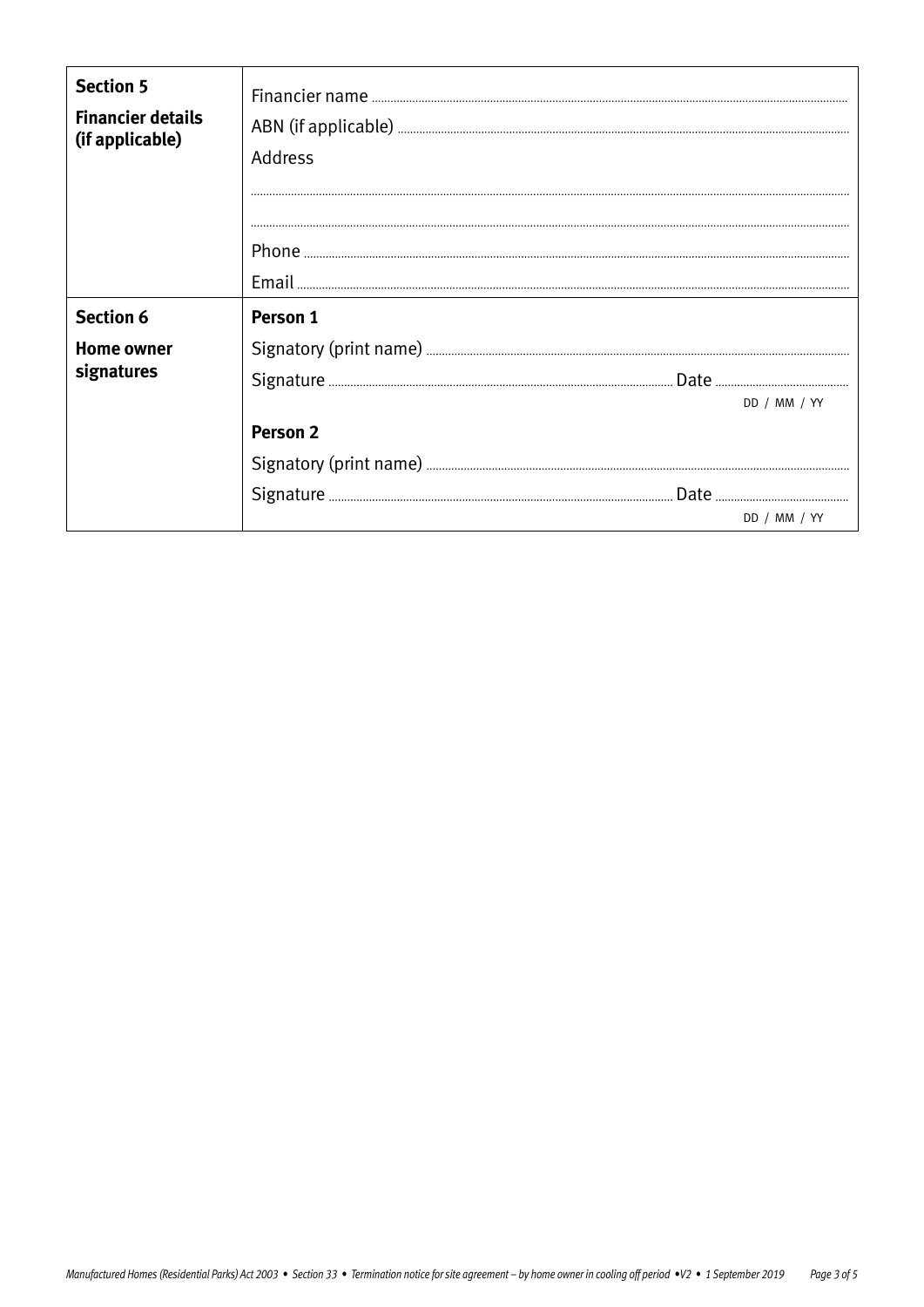|                                                              | Part 2 - Other effects of cooling-off                                                                                                                                                                                                                                                                                                                                                                                                |
|--------------------------------------------------------------|--------------------------------------------------------------------------------------------------------------------------------------------------------------------------------------------------------------------------------------------------------------------------------------------------------------------------------------------------------------------------------------------------------------------------------------|
| <b>Section 1</b><br><b>Terminating the sale</b><br>agreement | If the prospective home owner entered into a sale agreement with the park<br>owner to purchase the manufactured home in conjunction with the site<br>agreement for the site, then:                                                                                                                                                                                                                                                   |
|                                                              | • termination of the site agreement under the cooling-off period means<br>that the sale agreement is taken to be at an end on the termination<br>date; and<br>• ownership of the manufactured home reverts to the park owner on the<br>termination date.                                                                                                                                                                             |
|                                                              | The park owner is required to refund:                                                                                                                                                                                                                                                                                                                                                                                                |
|                                                              | • any amounts paid to it under the sale agreement; and<br>• if the park owner did not give the precontractual disclosure documents<br>as required under section 29 of the Act - the amount of any expenses<br>reasonably incurred by the home owner arising out of or incidental to<br>the sale agreement (refundable amount).                                                                                                       |
|                                                              | If the home owner granted a financier a registered security interest in the<br>manufactured home, then the park owner is required to refund any amount<br>owing under the security interest first before paying the balance to the home<br>owner.                                                                                                                                                                                    |
| <b>Section 2</b>                                             | The home owner may, subject to the dispute resolution procedures in the Act,                                                                                                                                                                                                                                                                                                                                                         |
| <b>When compensation</b><br>may be payable                   | apply to the Queensland Civil and Administrative Tribunal (the tribunal) for a<br>compensation order requiring the park owner to pay compensation to cover<br>the reasonable costs of removing the manufactured home from the site and<br>relocating it to another place.                                                                                                                                                            |
|                                                              | However, a compensation order may only be sought by the home owner if:                                                                                                                                                                                                                                                                                                                                                               |
|                                                              | the home owner terminates the site agreement under the cooling-off<br>$\bullet$<br>period<br>• the park owner did not give the precontractual disclosure documents as<br>required under section 29 of the Act                                                                                                                                                                                                                        |
|                                                              | • the home owner removes the manufactured home positioned by the<br>home owner on the site and relocates it to another place; and<br>• the home owner and park owner do not agree about compensation<br>payable to the home owner.                                                                                                                                                                                                   |
|                                                              | The home owner must make an application to the tribunal within six months<br>after the termination of the site agreement is effective.                                                                                                                                                                                                                                                                                               |
|                                                              | In making a compensation order, the tribunal may have regard to the<br>following:                                                                                                                                                                                                                                                                                                                                                    |
|                                                              | • the cost of removing the home from the site<br>the cost of transporting the home and the home owner's personal<br>$\bullet$<br>effects to the other location<br>the cost of positioning the home at the other location<br>• the cost of repairing any damage to the home arising from its removal<br>and relocation<br>• whether the home owner has taken all reasonable steps to mitigate the<br>costs of removal and relocation. |